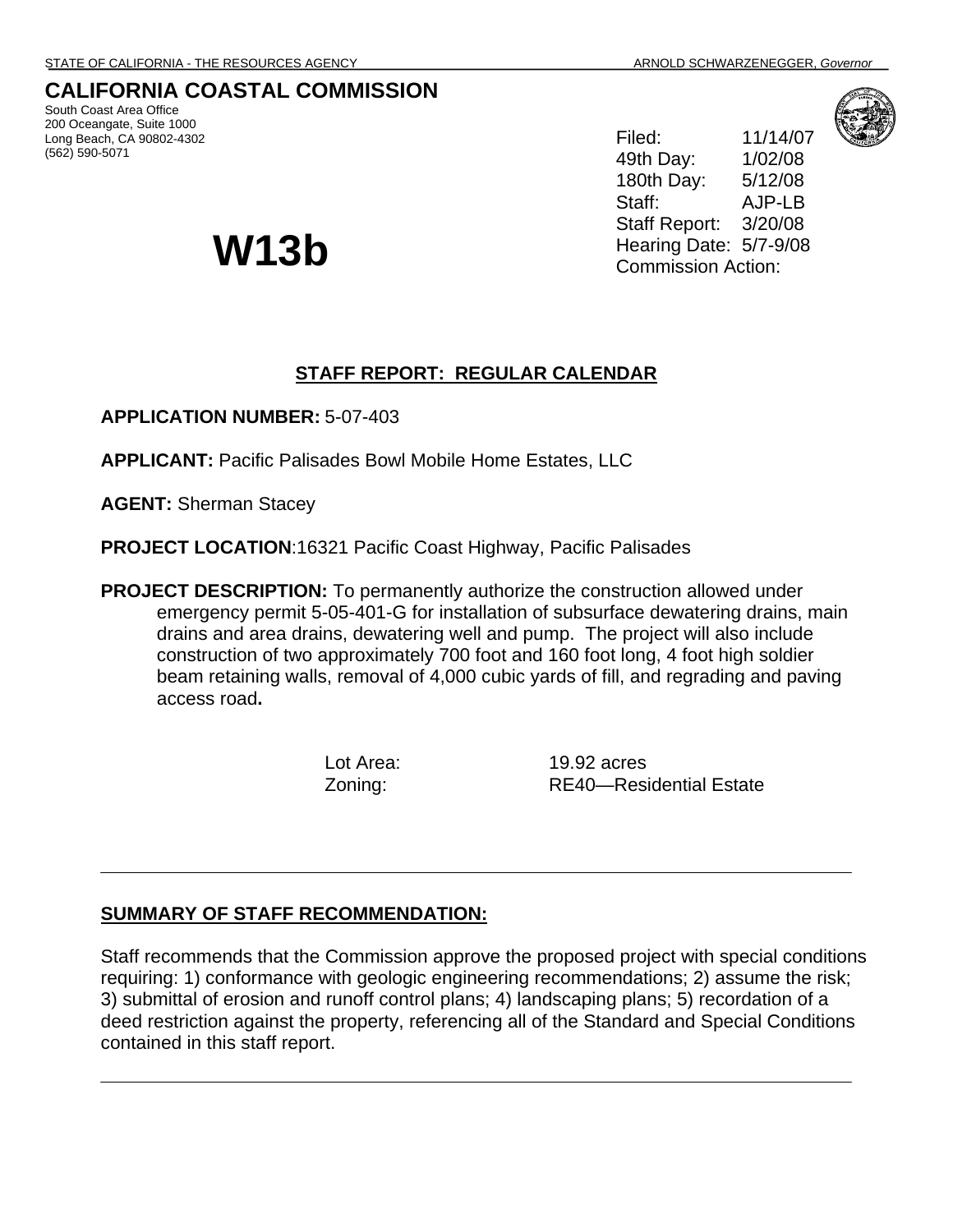## **STAFF RECOMMENDATION:**

#### **MOTION:** *I move that the Commission approve Coastal Development Permit No. 5-07-403 pursuant to the staff recommendation.*

## **STAFF RECOMMENDATION OF APPROVAL:**

Staff recommends a **YES** vote. Passage of this motion will result in approval of the permit as conditioned and adoption of the following resolution and findings. The motion passes only by affirmative vote of a majority of the Commissioners present.

# **RESOLUTION TO APPROVE THE PERMIT:**

The Commission hereby approves a coastal development permit for the proposed development and adopts the findings set forth below on grounds that the development as conditioned will be in conformity with the policies of Chapter 3 of the Coastal Act and will not prejudice the ability of the local government having jurisdiction over the area to prepare a Local Coastal Program conforming to the provisions of Chapter 3. Approval of the permit complies with the California Environmental Quality Act because either 1) feasible mitigation measures and/or alternatives have been incorporated to substantially lessen any significant adverse effects of the development on the environment, or 2) there are no further feasible mitigation measures or alternatives that would substantially lessen any significant adverse impacts of the development on the environment.

# **II. STANDARD CONDITIONS:**

- 1. Notice of Receipt and Acknowledgment. The permit is not valid and development shall not commence until a copy of the permit, signed by the permittee or authorized agent, acknowledging receipt of the permit and acceptance of the terms and conditions, is returned to the Commission office.
- 2. Expiration. If development has not commenced, the permit will expire two years from the date this permit is reported to the Commission. Development shall be pursued in a diligent manner and completed in a reasonable period of time. Application for extension of the permit must be made prior to the expiration date.
- 3. Interpretation. Any questions of intent or interpretation of any condition will be resolved by the Executive Director or the Commission.
- 4. Assignment. The permit may be assigned to any qualified person, provided assignee files with the Commission an affidavit accepting all terms and conditions of the permit.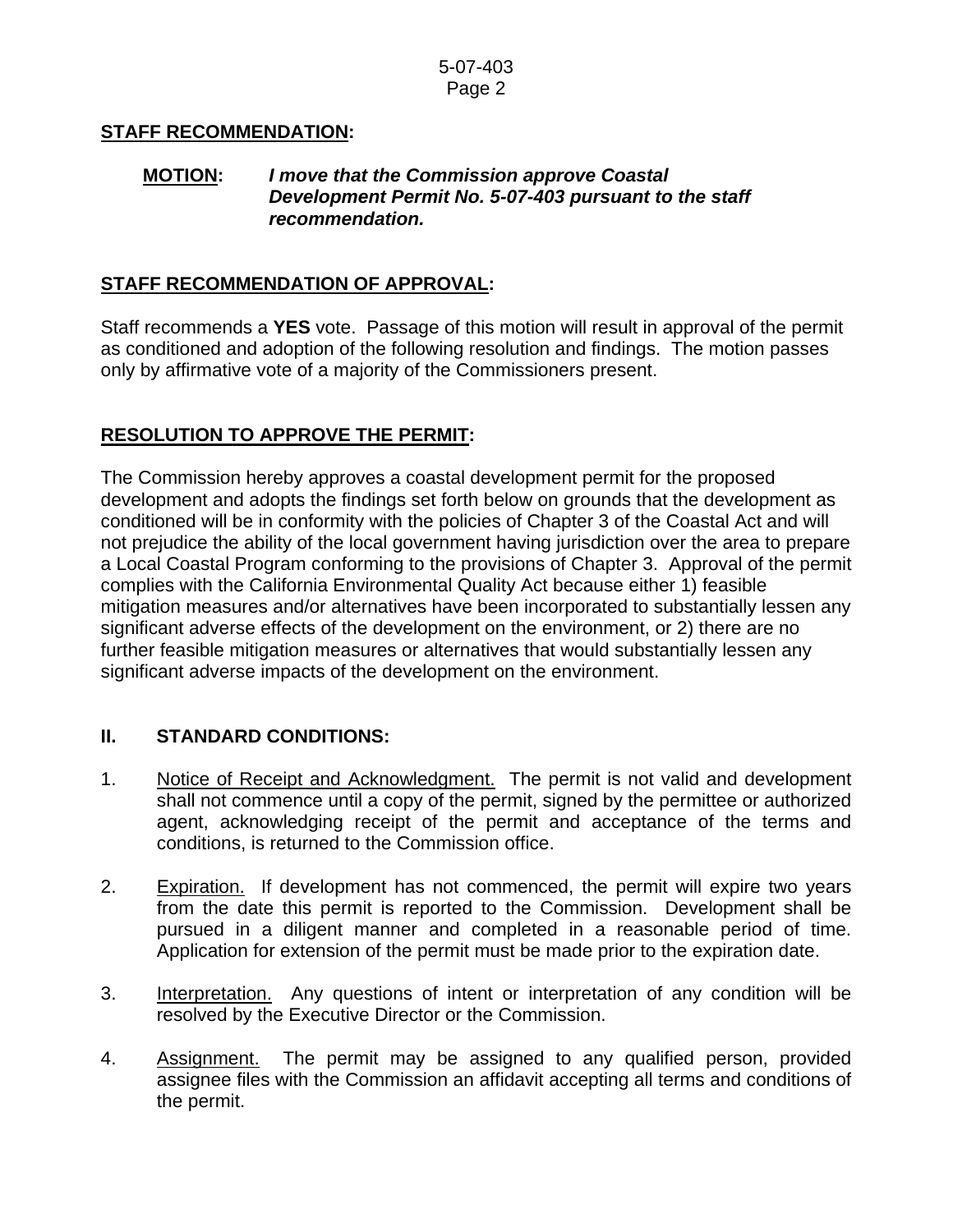5. Terms and Conditions Run with the Land. These terms and conditions shall be perpetual, and it is the intention of the Commission and the permittee to bind all future owners and possessors of the subject property to the terms and conditions.

### **III. SPECIAL CONDITIONS**

.

## **1. Conformance of Design and Construction Plans to Geotechnical Report**

 A) All final design and construction plans and grading and drainage plans, shall be consistent with all recommendations contained in Geologic Engineering Report, by Joseph M. Provenzano, P. E., dated December 20, 2006, except for landscaping and irrigation which shall be consistent with Special Condition No. 4 below.

 B) The permittee shall undertake development in accordance with the approved final plans. Any proposed changes to the approved final plans shall be reported to the Executive Director. No changes to the approved final plans shall occur without a Commission amendment to this coastal development permit unless the Executive Director determines that no amendment is required.

## **2. Assumption of Risk, Waiver of Liability and Indemnity**

 By acceptance of this permit, the applicant acknowledges and agrees (i) that the site may be subject to hazards from landslide activity, erosion and/or earth movement, (ii) to assume the risks to the property that is the subject of this permit of injury and damage from such hazards in connection with this permitted development; (iii) to unconditionally waive any claim of damage or liability against the Commission, its officers, agents, and employees for injury or damage from such hazards; and (iv) to indemnify and hold harmless the Commission, its officers, agents, and employees with respect to the Commission's approval of the project against any and all liability, claims, demands, damages, costs (including costs and fees incurred in defense of such claims), expenses, and amounts paid in settlement arising from any injury or damage due to such hazards.

### **3. Erosion and Drainage Control**

 A) PRIOR TO ISSUANCE OF THE COASTAL DEVELOPMENT PERMIT, the applicant shall submit, for review and approval of the Executive Director, a plan for erosion and drainage control, utilizing Best Management Practices consisting of the following.

### 1) Erosion and Drainage Control Plan

(a) The erosion and drainage control plan shall demonstrate that: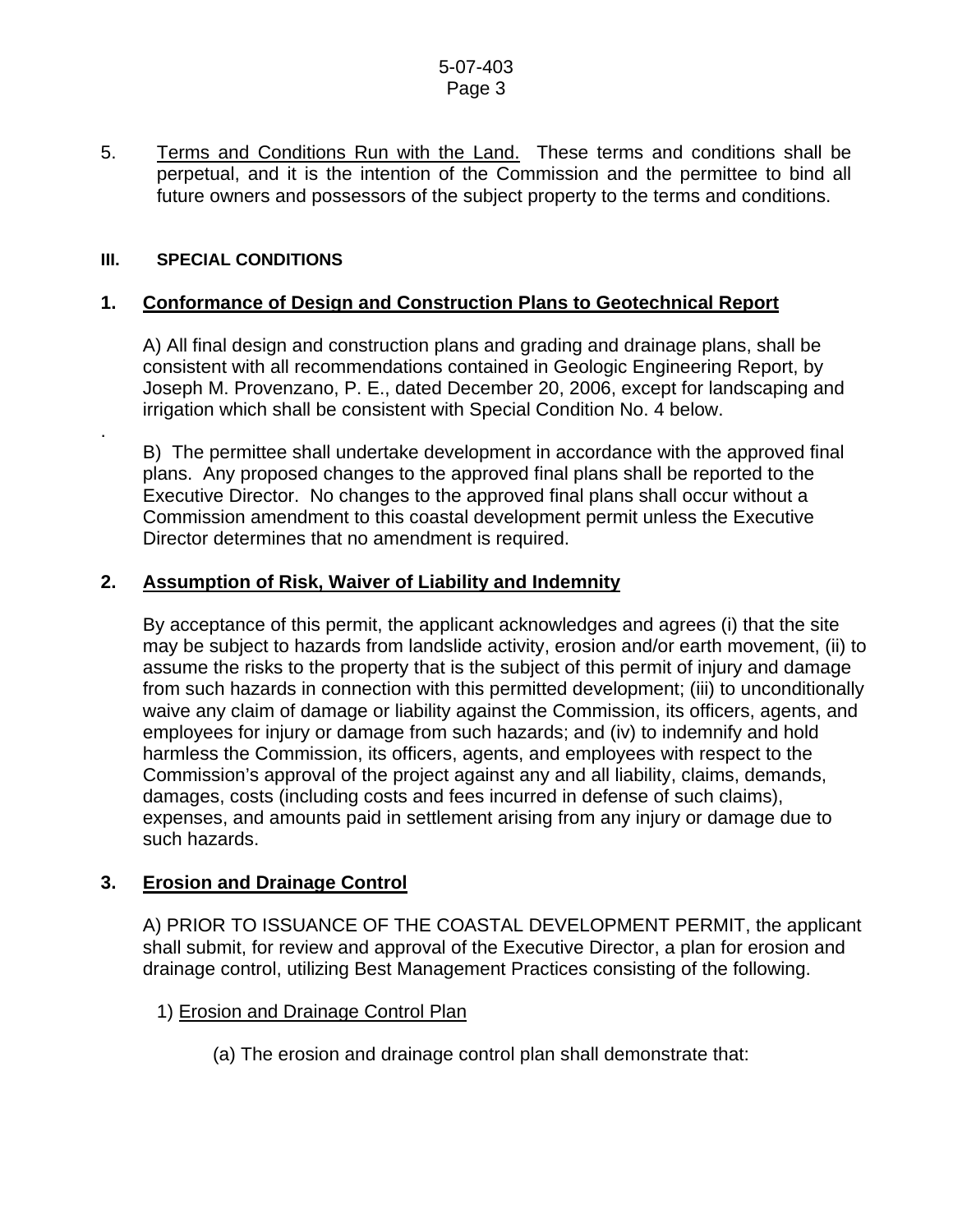- During construction, erosion on the site shall be controlled to avoid adverse impacts on adjacent properties and public streets.
- The following temporary erosion control measures shall be used during construction: temporary sediment basins (including debris basins, desilting basins or silt traps), temporary drains and swales, sand bag barriers, silt fencing, stabilization of any stockpiled fill with geofabric covers or other appropriate cover, installation of geotextiles or mats on all cut or fill slopes, and close and stabilize open trenches as soon as possible.
- Following construction, erosion on the site shall be controlled to avoid adverse impacts on adjacent properties and public streets.
- Runoff shall be conveyed off-site in a non-erosive manner.
- Permanent erosion and drainage control measures shall be installed to ensure the stability of the site, adjacent properties, and public streets.
- Energy dissipating measures shall be installed at the terminus of outflow drains.
- All drainage from the lot shall be directed toward the street and away from the slope.
- (b) The plan shall include, at a minimum, the following components:
	- A narrative report describing all temporary run-off and erosion control measures to be used during construction and all permanent erosion control measures to be installed for permanent erosion control.
	- A site plan showing the location of all temporary erosion control measures.
	- A schedule for installation and removal of the temporary erosion control measures.
	- A site plan showing the location of all permanent erosion and drainage control measures.
	- A schedule for installation and maintenance of the permanent erosion and drainage control measures.
	- A written review and approval of all erosion and drainage control measures by the applicant's engineer and/or geologist
	- A written agreement indicating where all excavated material will be disposed and acknowledgement that any construction debris disposed within the coastal zone requires a separate coastal development permit.
- (c) These erosion control measures shall be required on the project site prior to or concurrent with the initial grading operations and maintained through out the development process to minimize erosion and sediment from the runoff waters during construction. All sediment shall be retained on-site unless removed to an appropriately approved dumping location either outside the coastal zone or to a site within the coastal zone permitted to receive fill.

 B) The permittee shall undertake development in accordance with the approved final plans. Any proposed changes to the approved final plans shall be reported to the Executive Director. No changes to the approved final plans shall occur without a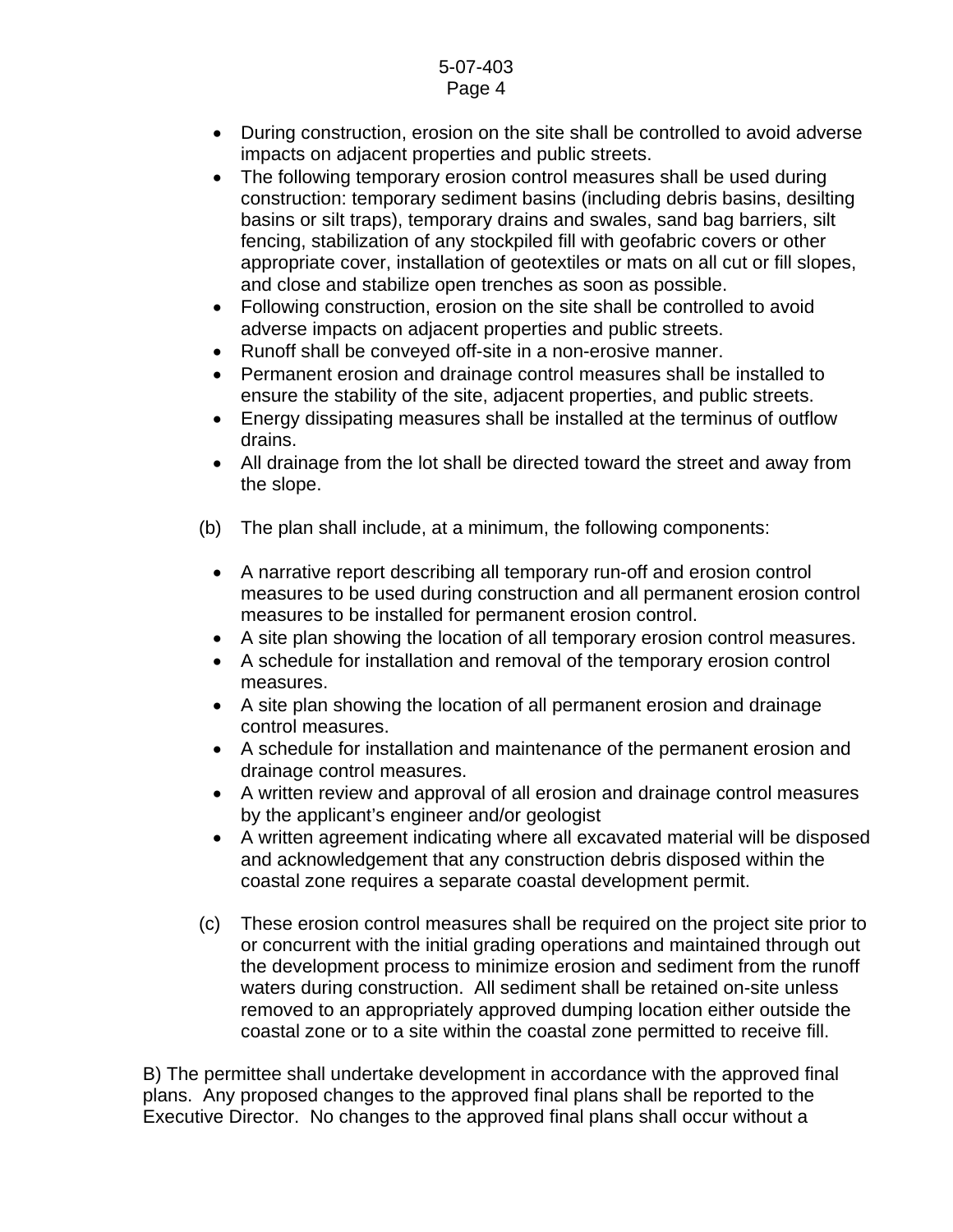Commission amendment to this coastal development permit unless the Executive Director determines that no amendment is required.

## **4. Landscape Plan**

 A) PRIOR TO ISSUANCE OF THE COASTAL DEVELOPMENT PERMIT, the applicant shall submit, for the review and written approval of the Executive Director, a final landscaping plan. The plan shall be prepared by a licensed landscape architect and incorporate the following criteria: (a) the vegetation planted shall consist primarily of native/drought and fire resistant plants of the coastal sage community as listed by the California Native Plant Society, Santa Monica Mountains Chapter, in their document entitled Recommended List of Plants for Landscaping in the Santa Monica Mountains, dated February 5, 1996; no plant species listed as problematic and/or invasive by the California Native Plant Society, the California Invasive Plant Council (formerly known as the California Exotic Pest Plant Council), or as may be identified from time to time by the State of California shall be utilized on the property; (b) no plant species listed as a 'noxious weed' by the State of California or the U.S. Federal Government shall be utilized within the property; (c) no temporary or permanent irrigation system shall be allowed on the repaired slope area. Irrigation shall be by hand only; (d) all required plantings will be maintained in good growing conditions throughout the life of the project, and whenever necessary, shall be replaced with new plant materials to ensure continued compliance with the landscape plan.

1) The plan shall include, at a minimum, the following components:

 (a) A map showing the type, size, and location of all plant materials that will be on the developed site, topography of the developed site, and all other landscape features, and;

(b) A schedule for installation of plants.

 B) Five years from the date of the implementation of the landscaping plan the applicant shall submit for the review and approval of the Executive Director, a landscape monitoring report, prepared by a licensed Landscape Architect, that certifies the on-site landscaping is in conformance with the landscape plan approved pursuant to this Special Condition. The monitoring report shall include photographic documentation of plant species and plant coverage.

 If the landscape monitoring report indicates the landscaping is not in conformance with or has failed to meet the performance standards specified in the landscaping plan approved pursuant to this permit, the applicant, or successors in interest, shall submit a revised or supplemental landscape plan for the review and approval of the Executive Director. The revised landscaping plan must be prepared by a licensed Landscape Architect and shall specify measures to remediate those portions of the original plan that have failed or are not in conformance with the original approved plan.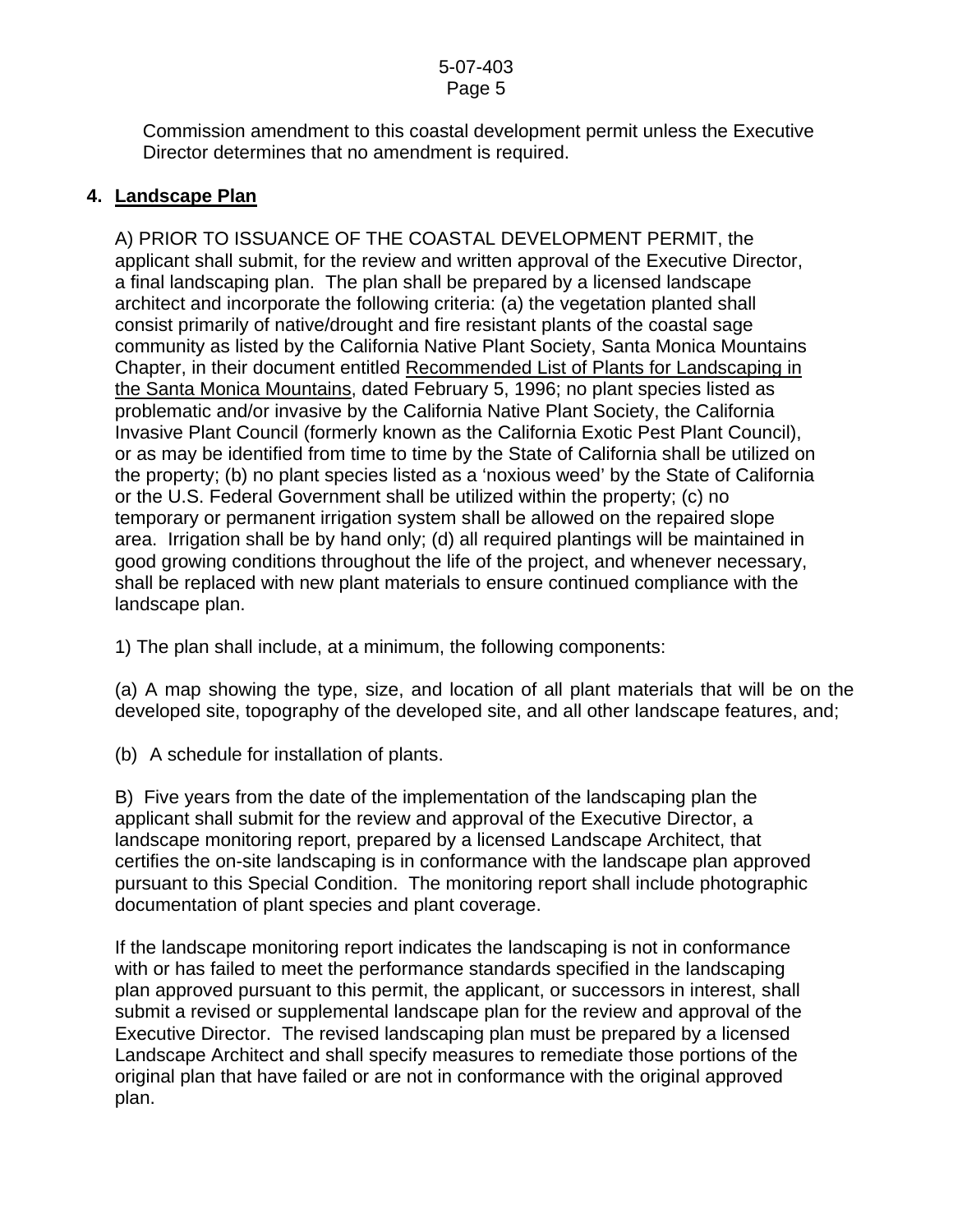C) The permittee shall undertake development in accordance with the approved final plan. Any proposed changes to the approved final plan shall be reported to the Executive Director. No changes to the approved final plan shall occur without a Commission amendment to this coastal development permit unless the Executive Director determines that no amendment is required.

# **5. Deed Restriction**

PRIOR TO ISSUANCE OF THE COASTAL DEVELOPMENT PERMIT, the applicant shall submit to the Executive Director for review and approval documentation demonstrating that the applicant has executed and recorded against the parcel(s) governed by this permit a deed restriction, in a form and content acceptable to the Executive Director: (1) indicating that, pursuant to this permit, the California Coastal Commission has authorized development on the subject property, subject to terms and conditions that restrict the use and enjoyment of that property; and (2) imposing the Special Conditions of this permit as covenants, conditions and restrictions on the use and enjoyment of the Property. The deed restriction shall include a legal description of the entire parcel or parcels governed by this permit. The deed restriction shall also indicate that, in the event of an extinguishment or termination of the deed restriction for any reason, the terms and conditions of this permit shall continue to restrict the use and enjoyment of the subject property so long as either this permit or the development it authorizes, or any part, modification, or amendment thereof, remains in existence on or with respect to the subject property.

# **IV. FINDINGS AND DECLARATIONS:**

The Commission hereby finds and declares:

# **A. Project Description and Location**

The applicant proposes to construct two, approximately 700 foot and 160 foot long, 4 foot high soldier beam retaining walls; installation of subsurface dewatering drains, main drains and area drains, dewatering well and pump; and regrade and pave the access street on a 19 acre 170 unit mobile home park. Approximately 4,000 cubic yards of fill material is being removed which is mainly landslide debris that covered the existing roadway and surrounding area within the mobile home park. The fill removed will be exported off-site and outside of the coastal zone.

The project is located within an irregular shaped 19 acre parcel. The front portion of the site is a gently sloping graded area varying in depth from Pacific Coast Highway inland, from approximately 100 feet along the western (upcoast) portion of the property to approximately 275 feet along the eastern (downcoast) portion of the property. The property then ascends approximately 200 feet at a 2:1 slope where the property ends approximately 2/3 up the 275 foot high slope. Beyond the upper portion of the property is a fire access road for the adjacent mobile home park (Tahitian Terrace). At the top of the slope is the public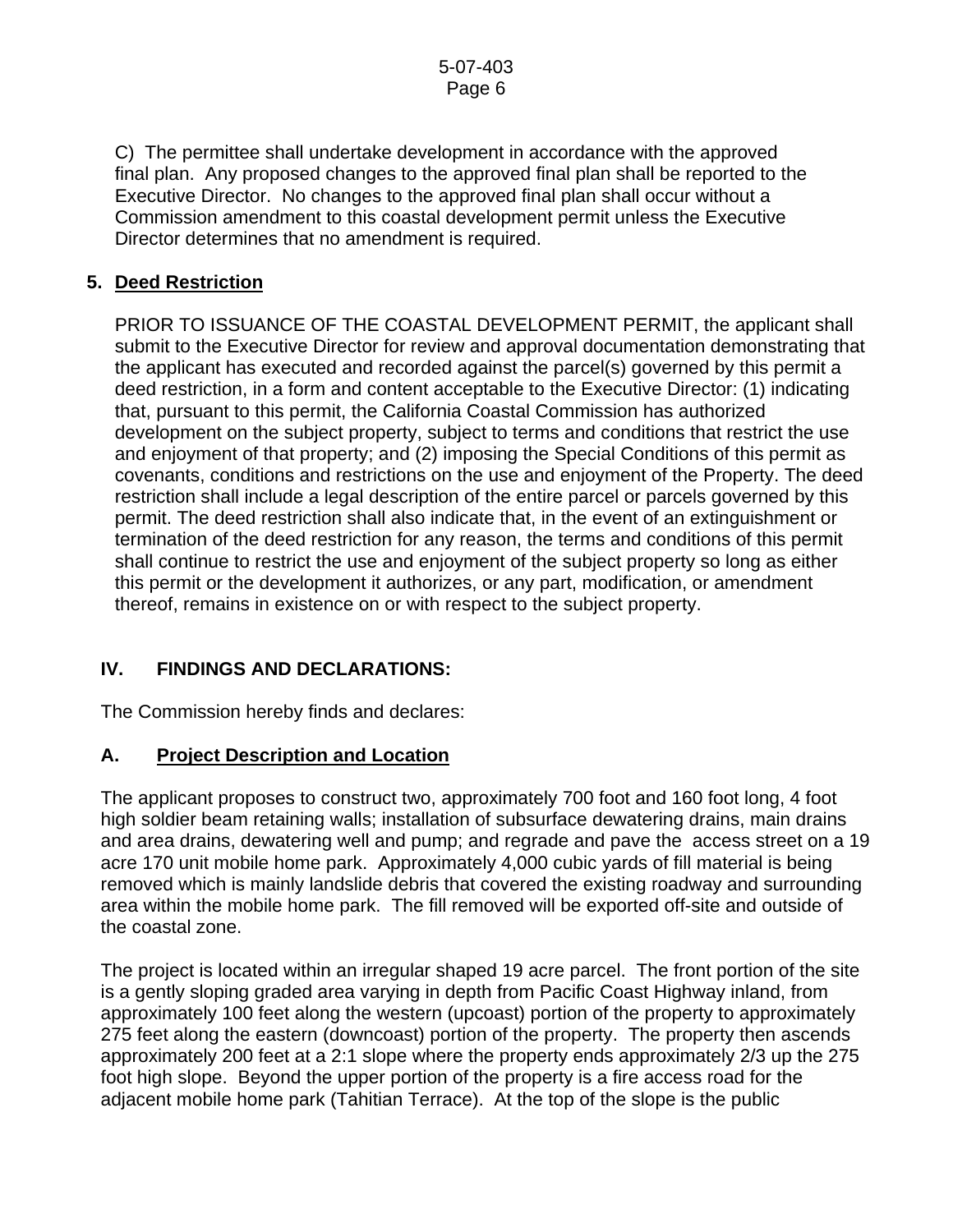residential street, Asilomar Boulevard, and residential development along the inland side of the street.

The approximately 170 mobile homes are located on the flat portion of the property, between the toe of the slope and PCH. Running along most of the entire length of the toe of the slope, within the property, is one of the park's private interior circulation roads (Terrace Road). The proposed retaining walls will be located along the upslope side of this roadway and along a portion of the roadway's downslope side. The slope drainage devises will be located along the slope and within the existing roadway (see Exhibit No. 3).

The proposed project is a follow-up of an emergency permit (5-05-401-G) that was issued in October 2005 for installation of drainage panels and slope drains; installation of erosion control blanket on the slope; and removal of unconsolidated stockpiles of earth generated by slope failure. As required, following the issuance of an emergency permit, the applicant submitted a regular permit application (5-05-401) for permanent authorization of development approved under the emergency permit, as well as proposed regrading of the lower half of the slope to a gradient of 1.5:1(horizontal: vertical) and upper slope to a gradient of 2:1, with 19,740 cubic yards of grading. Staff was concerned with the amount and necessity of the grading and was also concerned with the further destabilization of the slope. Because of these concerns and lack of information regarding the overall stability of the entire slope, the applicant withdrew the application due to the Permit Streamlining Act to provide additional time to redesign the project and work with the adjoining property owners (City of Los Angeles and Tahitian Terrace) to do further geologic investigation for the entire slope. According to the applicant's representative, the City of Los Angeles, the owner of the adjacent Tahitian Terrace Mobile Home Park, and the applicant have entered into a cooperative agreement and financed an investigation of the landslide area above the property. At this time the investigation is on-going.

The proposed project is not intended as an overall solution to the landslide problem that encompasses a greater area than the applicant's property, but is an immediate project to address the sliding along the lower portion of the site by supporting the toe of the slope and protect the existing roadway and mobile homes from further slope sliding or sloughing.

The mobile home park is registered with the State Department of Housing and Community Development (HCD). The State Department of Housing and Community Development (HCD) regulates mobile home parks under the State Mobile Home Parks Act and has adopted regulations governing construction and occupancy of privately owned mobile homes within California. Except for certain enumerated categories of local land use regulations, the Mobile Home Parks Act preempts local government police power authority to regulate land uses affecting mobile home parks. However, the Mobile Home Parks Act does not address or prevent application of statewide policies of the Coastal Act.

### **B. Geologic Hazards**

Section 30253 states: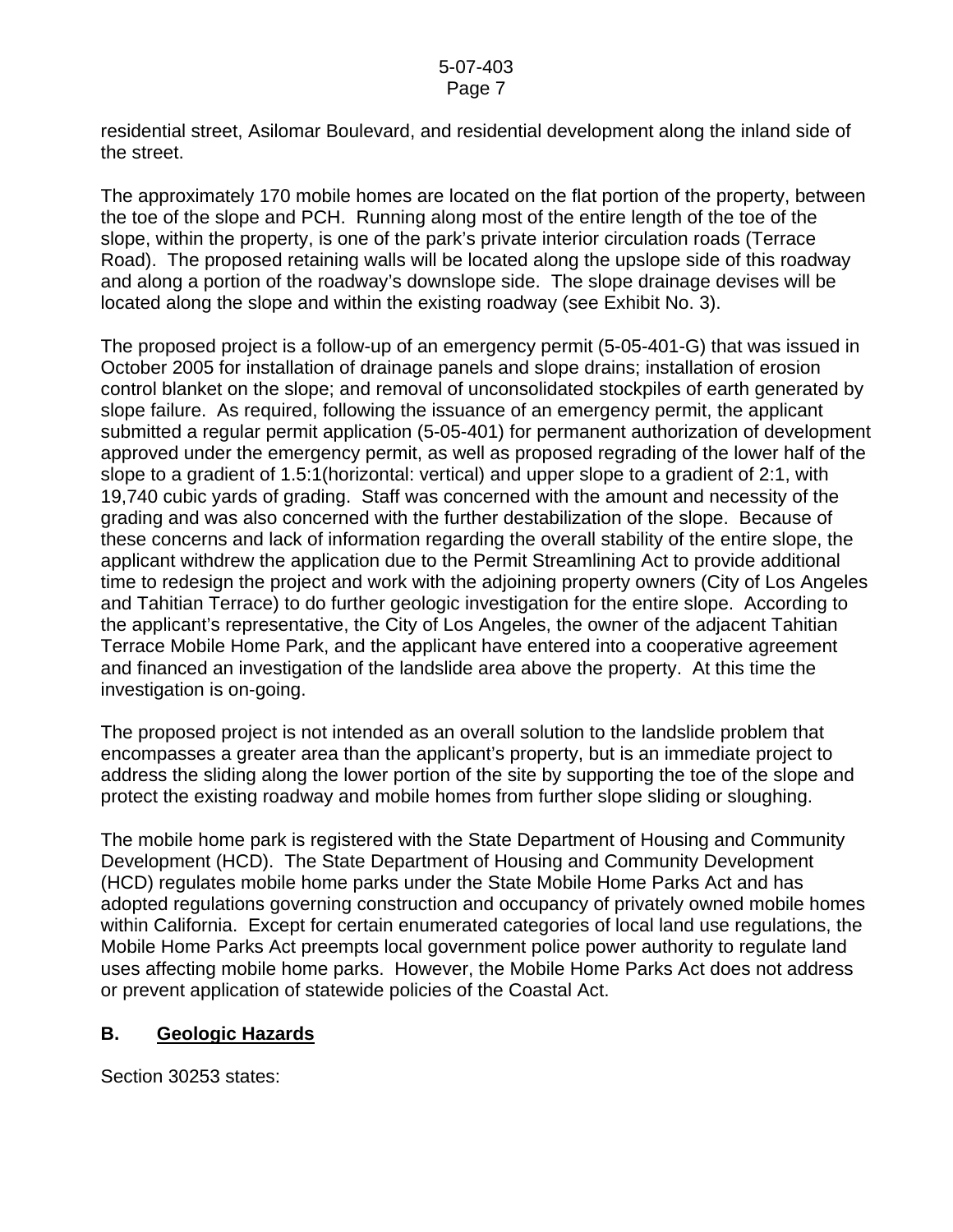*New development shall:* 

 *(1) Minimize risks to life and property in areas of high geologic, flood, and fire hazard.* 

- *(2) Assure stability and structural integrity, and neither create nor contribute significantly to erosion, geologic instability, or destruction of the site or surrounding area or in any way require the construction of protective devices that would substantially alter natural landforms along bluffs and cliffs.*
- *(3) Be consistent with requirements imposed by an air pollution control district or the State Air Resources Control Board as to each particular development.*
- *(4) Minimize energy consumption and vehicle miles traveled.*
- *(5) Where appropriate, protect special communities and neighborhoods which, because of their unique characteristics, are popular visitor destination points for recreational uses.*

Section 30253 of the Coastal Act requires new development to minimize risk to life and property in areas of high geologic hazard and assure stability and structural integrity of the subject site and development.

The project site has experienced slope failure in 1982, 1998, 2001, and most recently in 2005. According to the consulting geotechnical engineer, the slide reactivates during periods of heavy rainfall. Over the years there has been lateral movements and cracking (tension cracks) of asphalt pavement at the base of the slope; tension cracks at the top of the slope along the old fire road; erosion gullies along the slope; existing shallow storm drains along the slope have been displaced by ground movement and are no longer operating; and active seepage. According to the applicant's representative, after the 2000/2001 rains activated a slide mass on the slope, recommendations for a drain system were made to the prior property owner, but never implemented. During the following years the slide mass appeared to stabilize, however, in 2005, rains reactivated the slide mass destroying the park road at the toe of the slope and forcing the removal of 11 mobile homes.

Following a geologic investigation, that included a total of seventeen borings, a new drainage system was proposed. The drainage system included slope subdrains, perimerter subdrains, and an intercept subdrain/well system. According to the applicant's represtentative, the drainage system is performing well. However, the slide mass that destroyed the roadway and displaced a number of trailers has been removed to restore the roadway, leaving a vertical cut at the toe of the slope. As recommended by the consulting geotechnical engineer, the applicant is proposing to regrade the roadway and construct a soldier pile retaining wall that will be a minimum of 12 feet deep and extend 4 feet above finished grade along the toe to provide stability to the slope and help prevent further movement. As stated, the retaining wall is an immediate measure to address the sliding along the lower portion of the slope and is not intended to address the larger geologic stability issues that are occurring along areas outside of the applicant's property and that may be affecting the applicant's property and adjacent properties.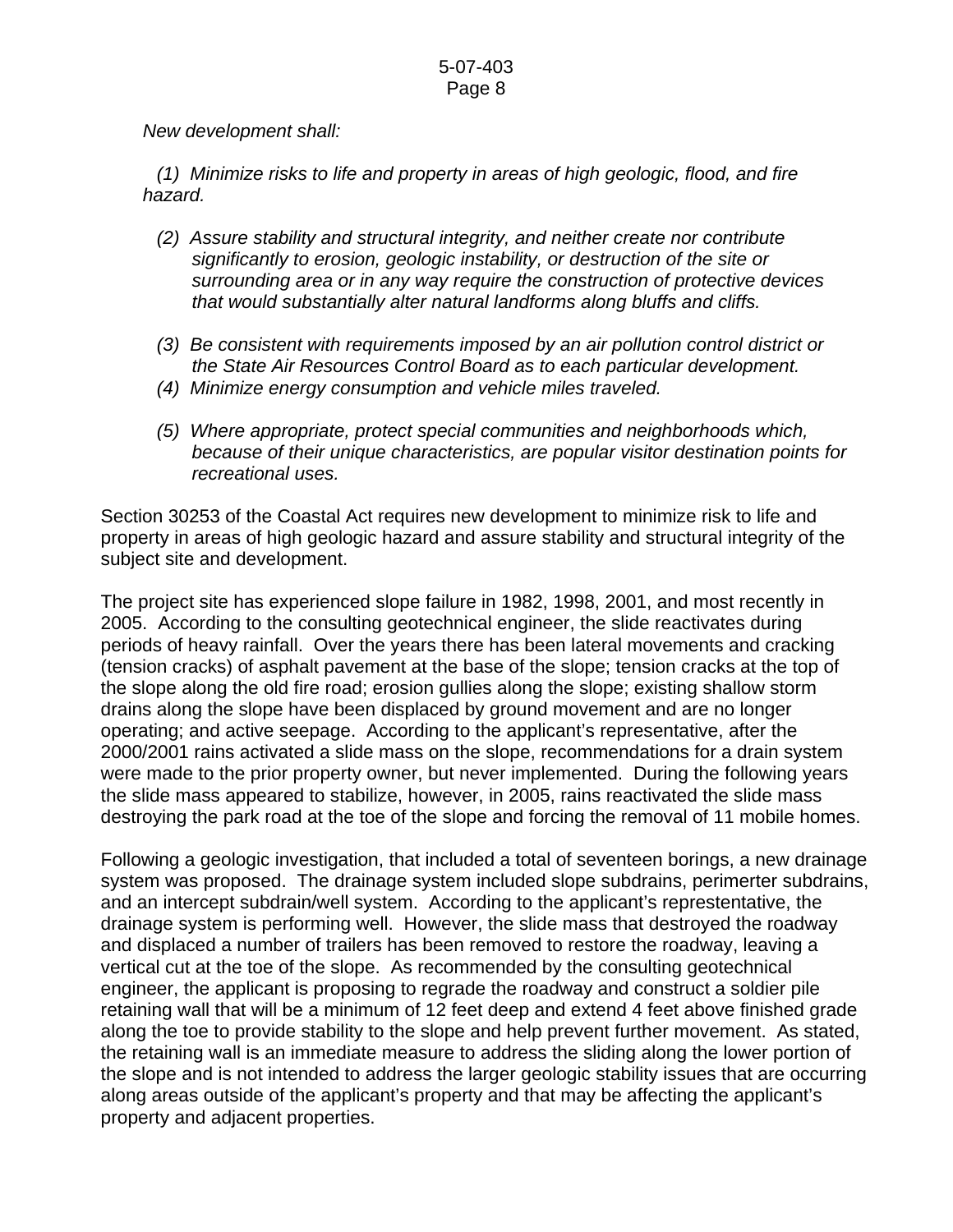The consulting geotechnical engineer is also recommending that the slope behind the retaining wall be planted withy ivy and irrigated with an automatic irrigation system to encourage growth. Generally, ivy is an invasive plant and is a moderate water user. The Commission has consistently required that landscaping be non-invasive and drought tolerant type plants, and on a slope that has experienced slope failure due to excess rain water, it is important that water use is kept to a minimum and that an irrigation system be prohibited on the slope to prevent over watering and/or accidental line breaks. Therefore, the project is conditioned (Special Condition No. 1) to comply with the recommendations of the geotechnical report, except for the landscaping and irrigation recommendations. Special Condition No. 4 requires a landscape plan using non-invasive and drought tolerant plants, and irrigation be done by hand only.

The report concludes that the proposed drainlines and retaining wall will provide stability to the slope. However, in previous actions on hillside development in geologically hazardous areas, the Commission has found that there are certain risks that can never be entirely eliminated. In addition, the Commission notes that the applicant has no control over off-site or on-site conditions that may change and adversely affect the slope on the property. Therefore, based on the information in the applicant's geotechnical and soils investigation reports, the Commission finds that the proposed project is subject to risk from erosion and/or slope failure and that the applicant should assume the liability of such risk. Therefore, the applicant should be aware of such risks. The assumption of risk will place the applicant and future owners on notice of the nature of the hazards which may exist on the site and which may adversely affect the stability or safety of the proposed development (Special Condition No. 2).

To ensure measures are incorporated into the project to avoid erosion impacts to the surrounding area this permit is conditioned to require the applicant to conform to geotechnical recommendations, incorporate best management practices, and all disturbed areas outside of the paved roadways shall be restored and landscaped or hydroseeded with a native seed mix, to reduce soil erosion. As conditioned, the Commission finds that the proposed development is consistent with Section 30253 of the Coastal Act.

### **C. Visual Impacts/Landform Alteration**

Section 30251 of the Coastal Act states:

*The scenic and visual qualities of coastal areas shall be considered and protected as a resource of public importance. Permitted development shall be sited and designed to protect views to and along the ocean and scenic coastal areas, to minimize the alteration of natural land forms, to be visually compatible with the character of the surrounding areas, and, where feasible, to restore and enhance the visual quality in visually degraded areas. New development in highly scenic areas such as those designated in the California Coastline Preservation and Recreation Plan prepared by the Department of Parks and Recreation and by local government shall be subordinate to the character of its setting.*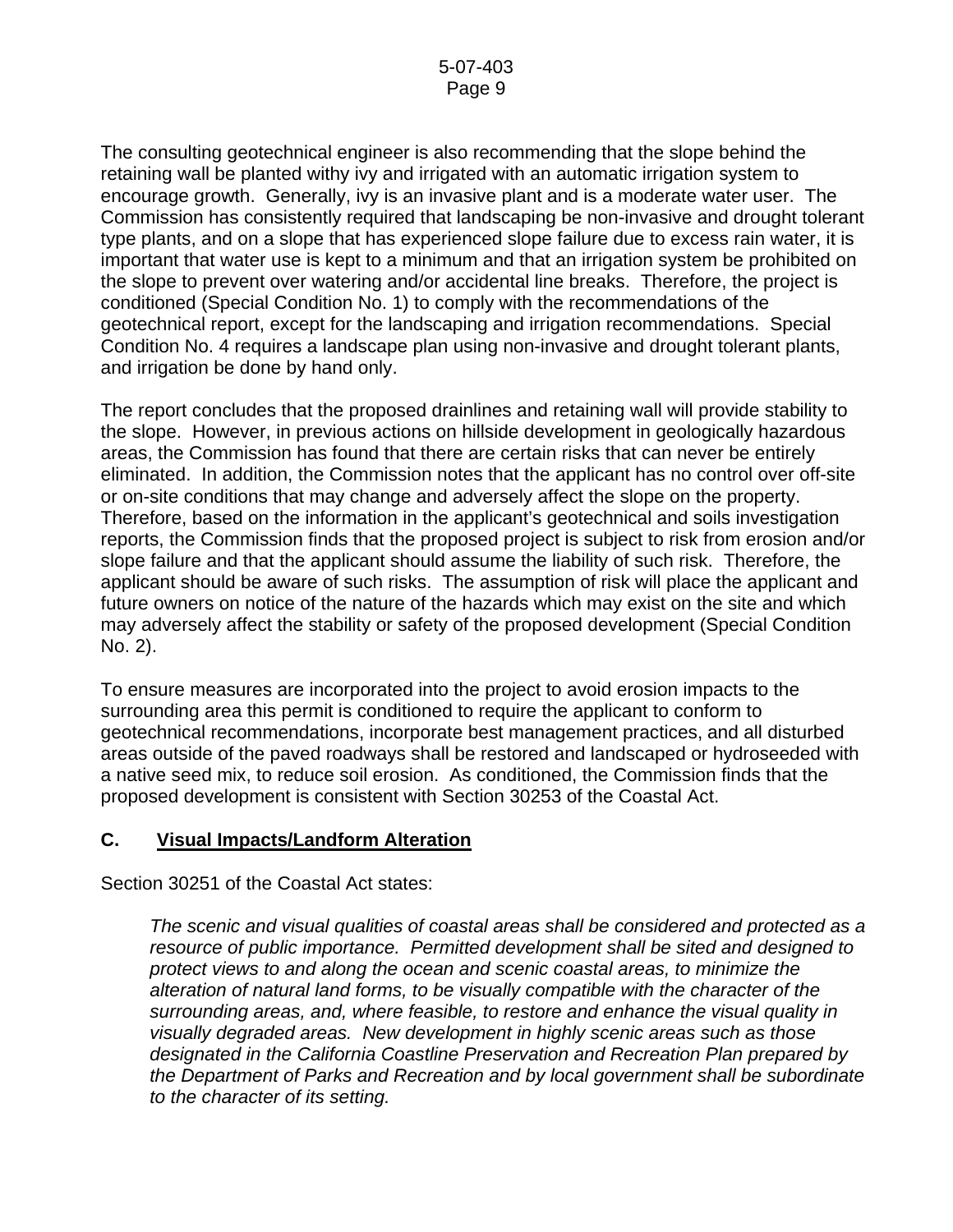The Coastal Act protects public views. In this case, public views are from PCH and the beach and are of the hillsides of the Santa Monica Mountains of Pacific Palisades.

The project is located just inland of Pacific Coast Highway and Will Rogers State Beach (Exhibit No. 1). The construction site is located along the bottom of a slope and is separated from PCH and the beach by 3 to 6 rows of mobile homes within the park. The four foot high wall will not be visible from PCH or the beach. As designed, the existing slope will only be minimally affected near the bottom of the slope along the roadway. The subdrains will be buried along the slope or within the existing roadway, and as conditioned, landscaped. Because of the project site's setback from PCH and existing development visual impacts will be insignificant. Therefore, the project is found consistent with Section 30251 of the Coastal Act.

#### **D. WATER QUALITY**

Section 30230 of the Coastal Act states:

*Marine resources shall be maintained, enhanced, and where feasible, restored. Special protection shall be given to areas and species of special biological or economic significance. Uses of the marine environment shall be carried out in a manner that will sustain the biological productivity of coastal waters and that will maintain healthy populations of all species of marine organisms adequate for long-term commercial, recreational, scientific, and educational purposes.* 

Section 30231 of the Coastal Act states:

*The biological productivity and the quality of coastal waters, streams, wetlands, estuaries, and lakes appropriate to maintain optimum populations of marine organisms and for the protection of human health shall be maintained and, where feasible, restored through, among other means, minimizing adverse effects of waste water discharges and entrainment, controlling runoff, preventing depletion of ground water supplies and substantial interference with surface water flow, encouraging waste water reclamation, maintaining natural vegetation buffer areas that protect riparian habitats, and minimizing alteration of natural streams.* 

The development will include trenching, loading debris onto a transport truck and transportation of the debris off-site, use of heavy construction equipment for placing the new sewer and storm drain lines, and pouring concrete and grout for the construction of the new lines and abandonment of the old. These proposed activities will occur adjacent to roadways and drainages that lead to Pacific Coast Highway. If not properly controlled, the proposed activities could have adverse impacts upon water quality resulting in impacts to biological productivity of coastal waters. For instance, trenching and stockpiling of debris or construction material could have adverse impacts if the debris or construction material is allowed to run off down the roadways and into street drains which could eventually end up in the ocean. Also, storage or maintenance of heavy equipment could result in the release of fuel, oil, lubricants, and other materials which could enter and pollute the watershed and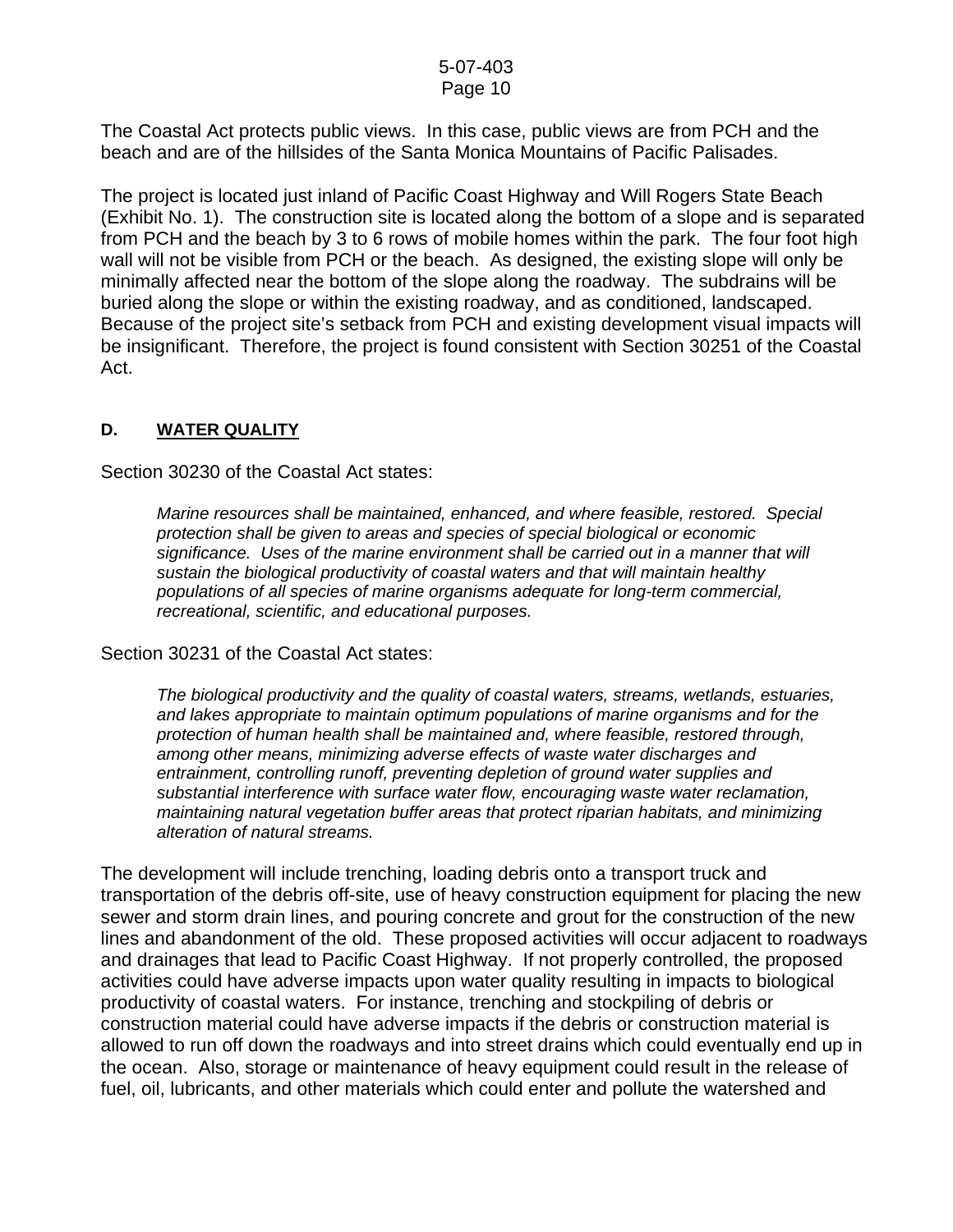adjacent coastal waters. Washing out trucks could result in the discharge of polluted rinse into coastal waters.

Therefore, the Commission imposes Special Condition No. 3 which requires the applicant to implement best management practices. In addition, in order to avoid impacts related to the discharge of sediment from the construction area, the condition requires the applicant to use measures such as sand bags, hay bales and sediment fences to prevent the discharge of sediment from the construction area to coastal waters.

Finally, since the contractor will be responsible for disposing of all material and debris Special Condition No. 3 puts the applicant on notice that disposal of the material within the coastal zone will require an amendment or new coastal development permit.

However, only as conditioned for appropriate storage of construction materials and equipment, incorporation of best management practices, and identification of a debris disposal site, does the Commission find that the proposed development is consistent with Section 30230 and 30231 of the Coastal Act.

# **E. Local Coastal Program**

Section 30604 (a) of the Coastal Act states:

*Prior to certification of the Local Coastal Program, a Coastal Development Permit shall be issued if the issuing agency, or the Commission on appeal, finds that the proposed development is in conformity with the provisions of Chapter 3 (commencing with Section 30200) of this division and that the permitted development will not prejudice the ability of the local government to prepare a Local Coastal Program that is in conformity with the provisions of Chapter 3.* 

The City of Los Angeles has not prepared a draft Land Use Plan for this planning subarea. However, the City's work program to develop a Local Coastal Program considers natural hazards as an issue for this area of the City. Approval of the proposed development, as conditioned to minimize risks from natural hazards, will not prejudice the City's ability to prepare a certifiable Local Coastal Program. The Commission, therefore, finds that the proposed project is consistent with the provisions of Section 30604 (a) of the Coastal Act.

# **F. California Environmental Quality Act**

Section 13096(a) of the Commission's administrative regulations requires Commission approval of coastal development permit applications to be supported by a finding showing the application, as conditioned by any conditions of approval, to be consistent with any applicable requirements of the California Environmental Quality Act (CEQA). Section 21080.5(d)(2)(A) of CEQA prohibits a proposed development from being approved if there are feasible alternatives or feasible mitigation measures available, which would substantially lessen any significant adverse effect which the activity may have on the environment.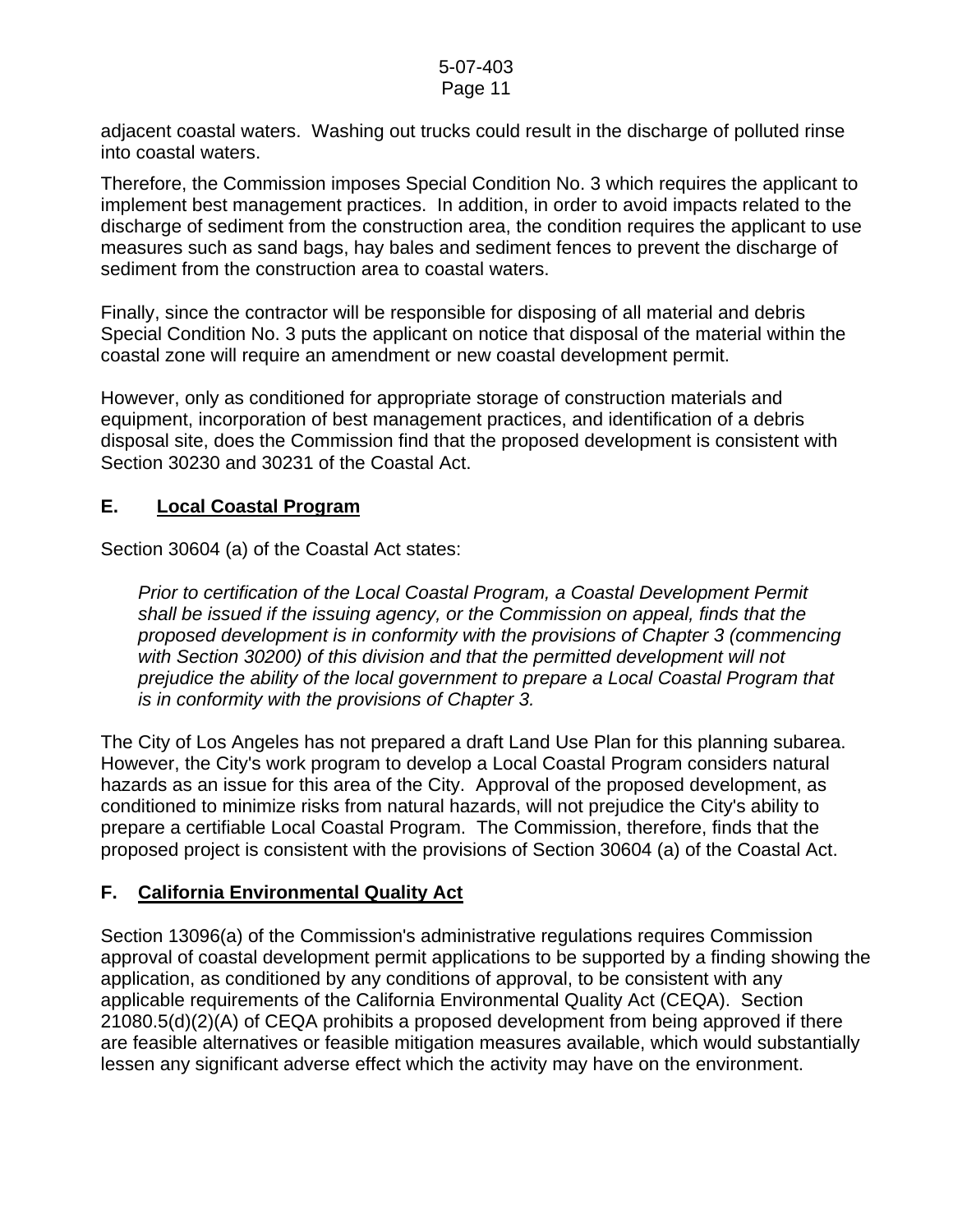For the part of the proposed development that is being approved, with conditions, there are no feasible alternatives or mitigation measures (beyond the conditions imposed) available which would substantially lessen any significant adverse impact which the activity may have on the environment. Therefore, the proposed project is found consistent with CEQA and the policies of the Coastal Act.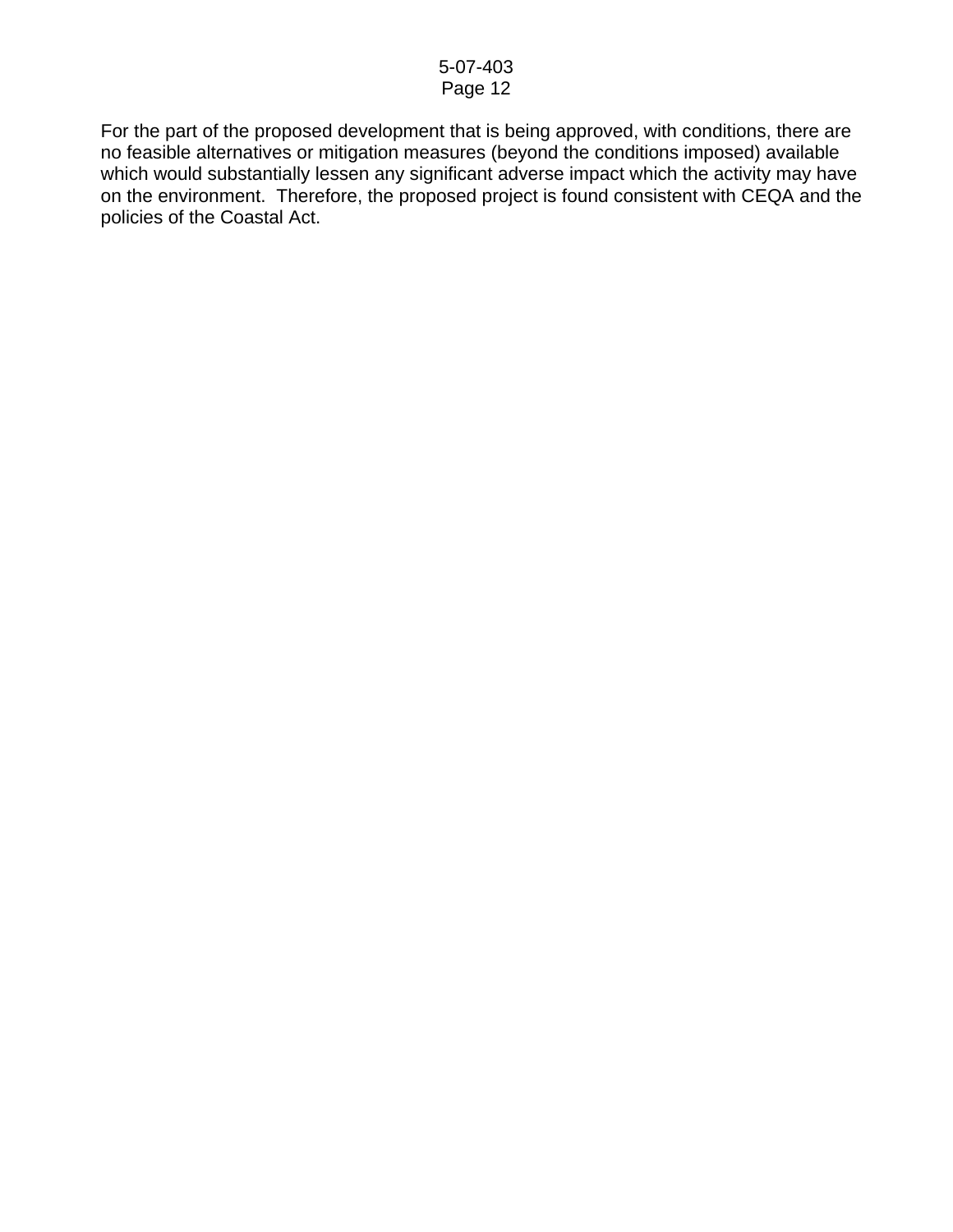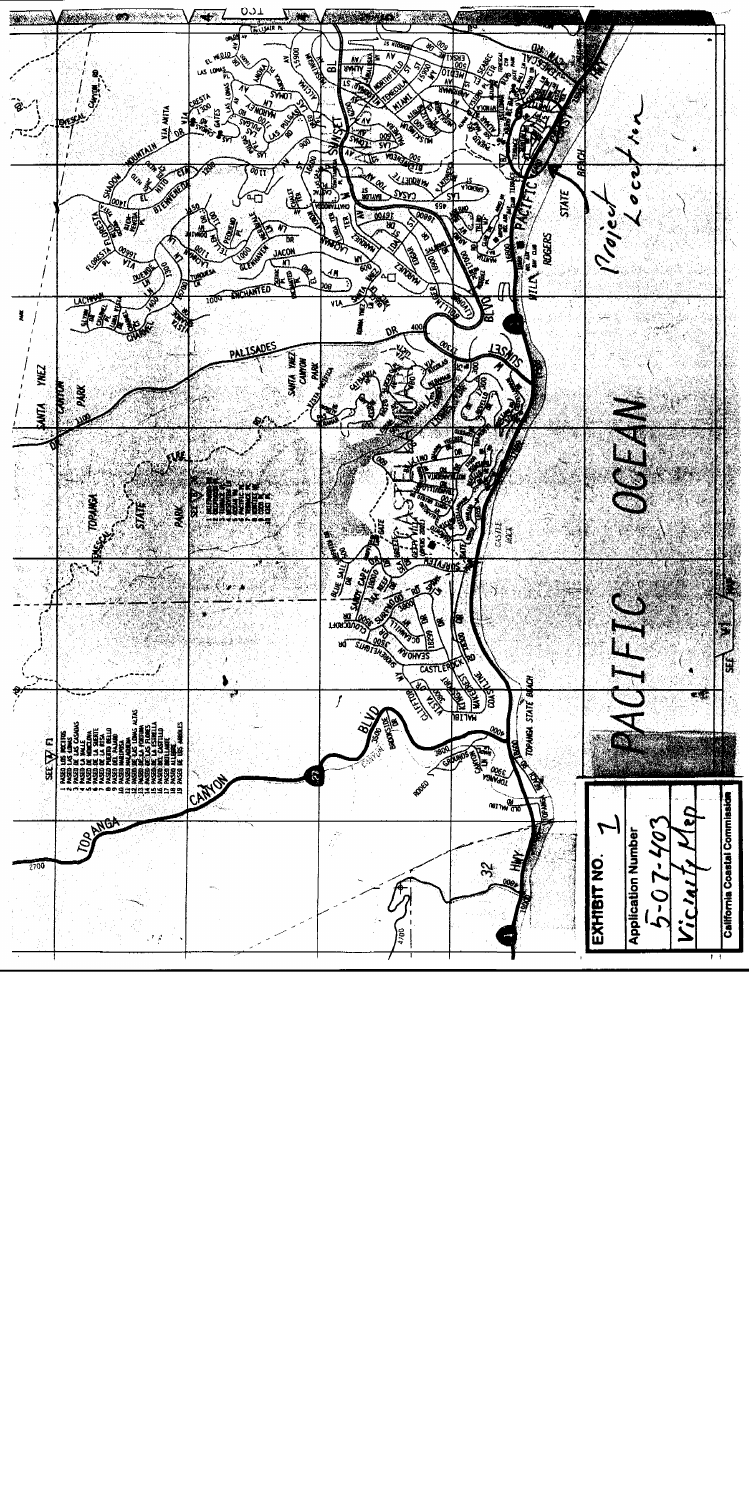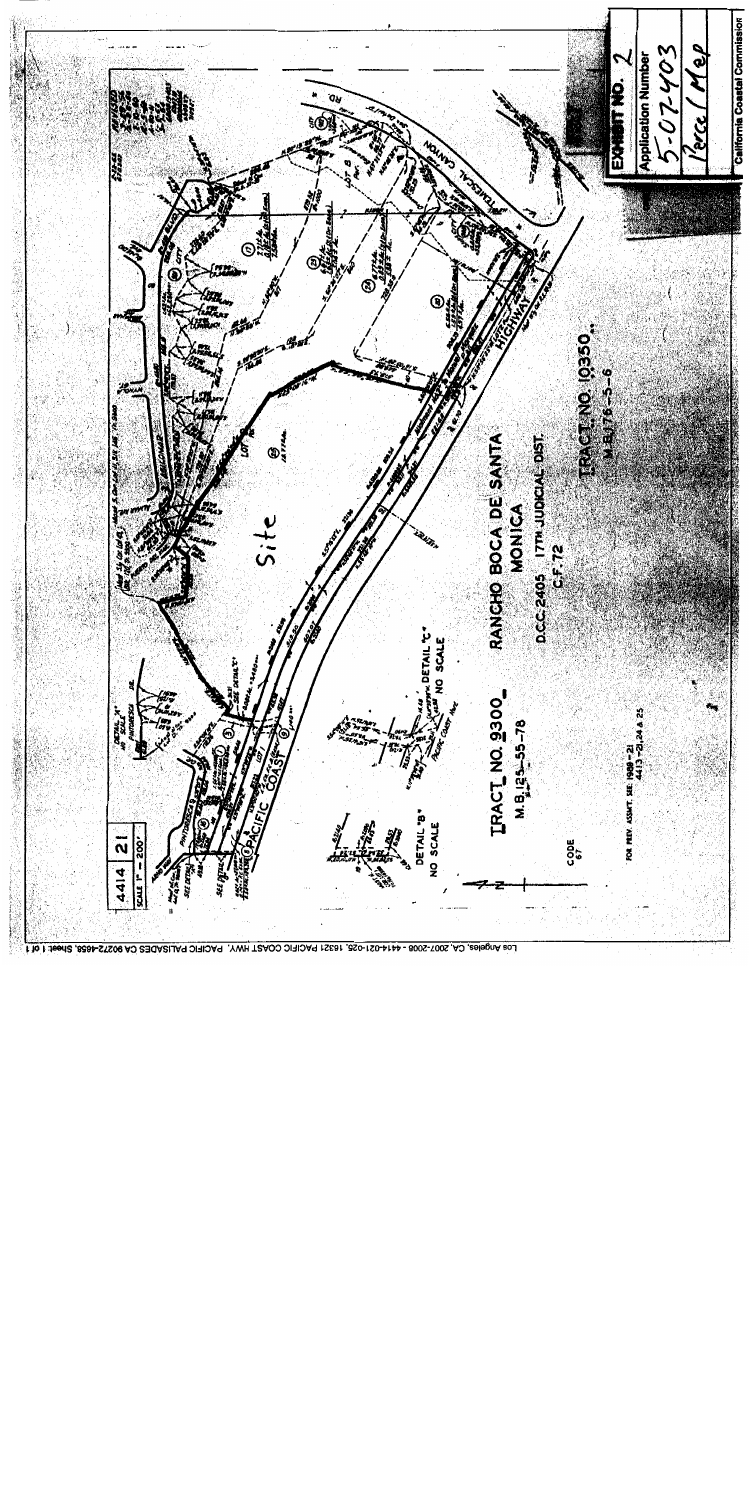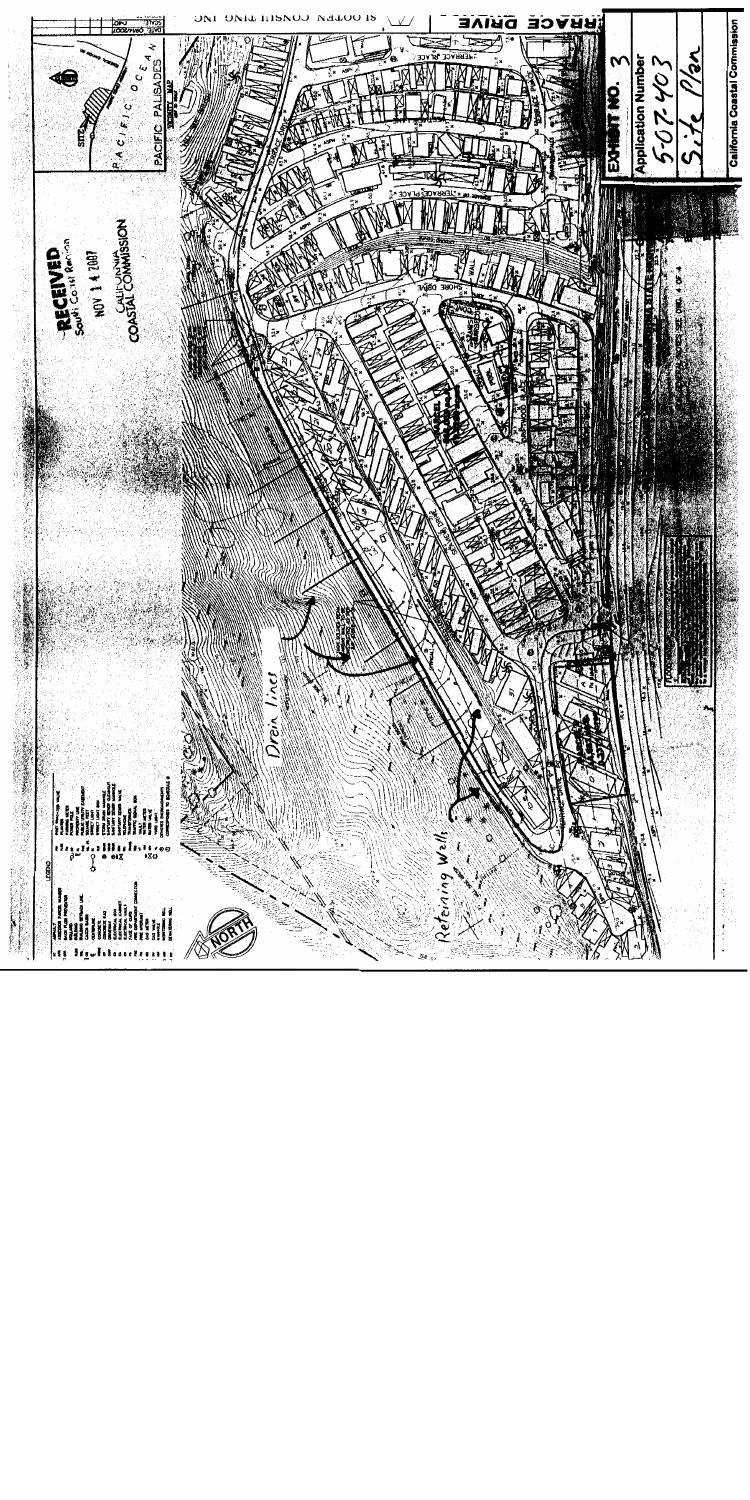